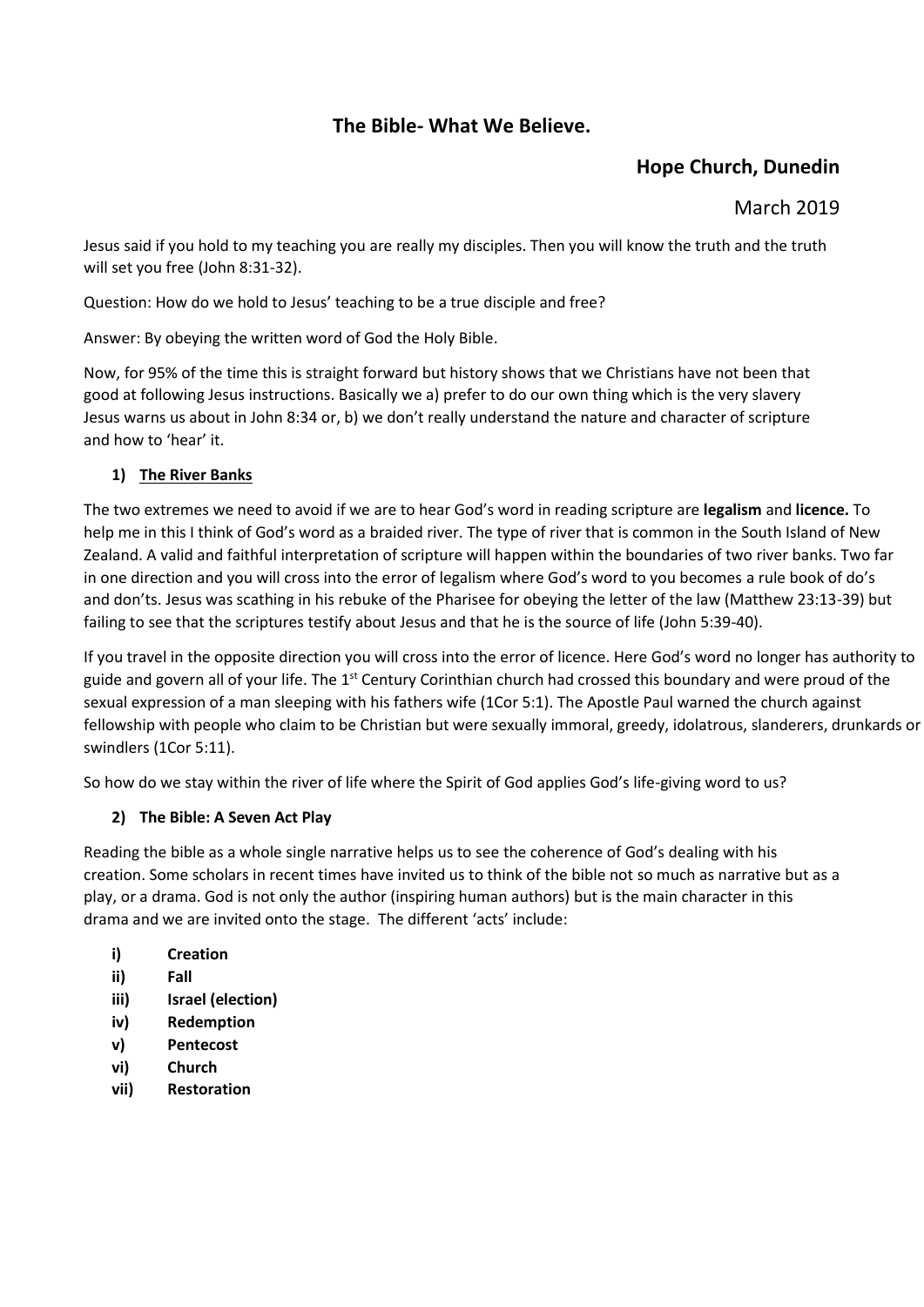#### **3) Guidelines for Hearing the Word of God**

# **i) Faith Commitment**

A faithful reading of scripture requires a faith commitment about the character of scripture. If the Bible is inspired by God (2Tim 3:16) and testifies to Jesus Christ the Word (John 5:39), then it must have divine authority over the lives of Christians and the Church. Hearing God speak through the Bible begins with a faith commitment. My conviction is that the bible is Gods word written and it contains all things necessary for salvation.

# **ii) Harmony**

Because God inspired human authors to write the bible, it does not contradict itself. The whole canon of scripture reveals God's plan of salvation for all creation from the beginning to the end. Where there is a tension or ambiguity in our interpretation of scripture we apply the principle of letting scripture interpret scripture. There are some texts where this tension is hard to reconcile (eg Romans 13 and Revelation 13) and as Richard Hayes would say we 'let the tensions stand'. We also acknowledge with the Apostle Paul 'Now I know in part; then I shall know fully<sup>1</sup>. In the fullness of time the truth of the text will be revealed to us in perfect harmony.

## **iii) History**

God spoke His word into particular historical settings. The Old Testament (Hebrew Scriptures) were written into the Ancient Near Eastern cultures. The four Gospels were written into 1<sup>st</sup> century Palestine culture. The remainder of the New Testament was written into 1<sup>st</sup> Century Graeco / Roman cultures. As such, eternal truth must be interpreted in the light of the context into which it was originally revealed and translated into the truth of our own culture today. John Stott calls this the 'cultural transposition of truth'. It is important to start with 'them & then' before moving to 'us & now'.

## **iv) Categories of Writing (Genre)**

Sixty-six books written by forty authors have been written in a wide range of categories (or genres) and so they need to be interpreted differently. The poetry of the Psalms has much metaphorical imagery whereas the law of Moses has much more literal instructions. Just as today we apply different tools to understand a poem compared to a newspaper, compared to a text book, so to in understanding the bible we must first consider what category of writing we are dealing with before we jump to what it might be saying to us.<sup>2</sup>

## **v) The Gospel of Jesus Christ**

The life, death, resurrection and ascension of Jesus Christ fulfils the Hebrew Scriptures (Romans 1:2-6) and paves the way for the revelation of the New Testament. This good news of God's plan of salvation is the interpretive lens through which all passages of scripture must be viewed. This gospel is the basis for the New Covenant between God and his people and is the basis upon which all faithful Christian interpretation proceeds.

## **vi) Disputable matters**

The Apostle Paul acknowledged there are 'disputable matters' (Romans 14:1) of faith that we are at liberty to disagree on and this was certainly true of the early church. The Reformers of the 16<sup>th</sup> Century had a helpful grid when it came to determining our church practice and doctrine; "In essentials; unity, in non-

**<sup>.</sup>** <sup>1</sup> 1Cor 13:12

<sup>&</sup>lt;sup>2</sup> There are some excellent resources available to help us determine this for example 'How to Read the bible for all its Worth' by Fee & Stuart is a good place to start.